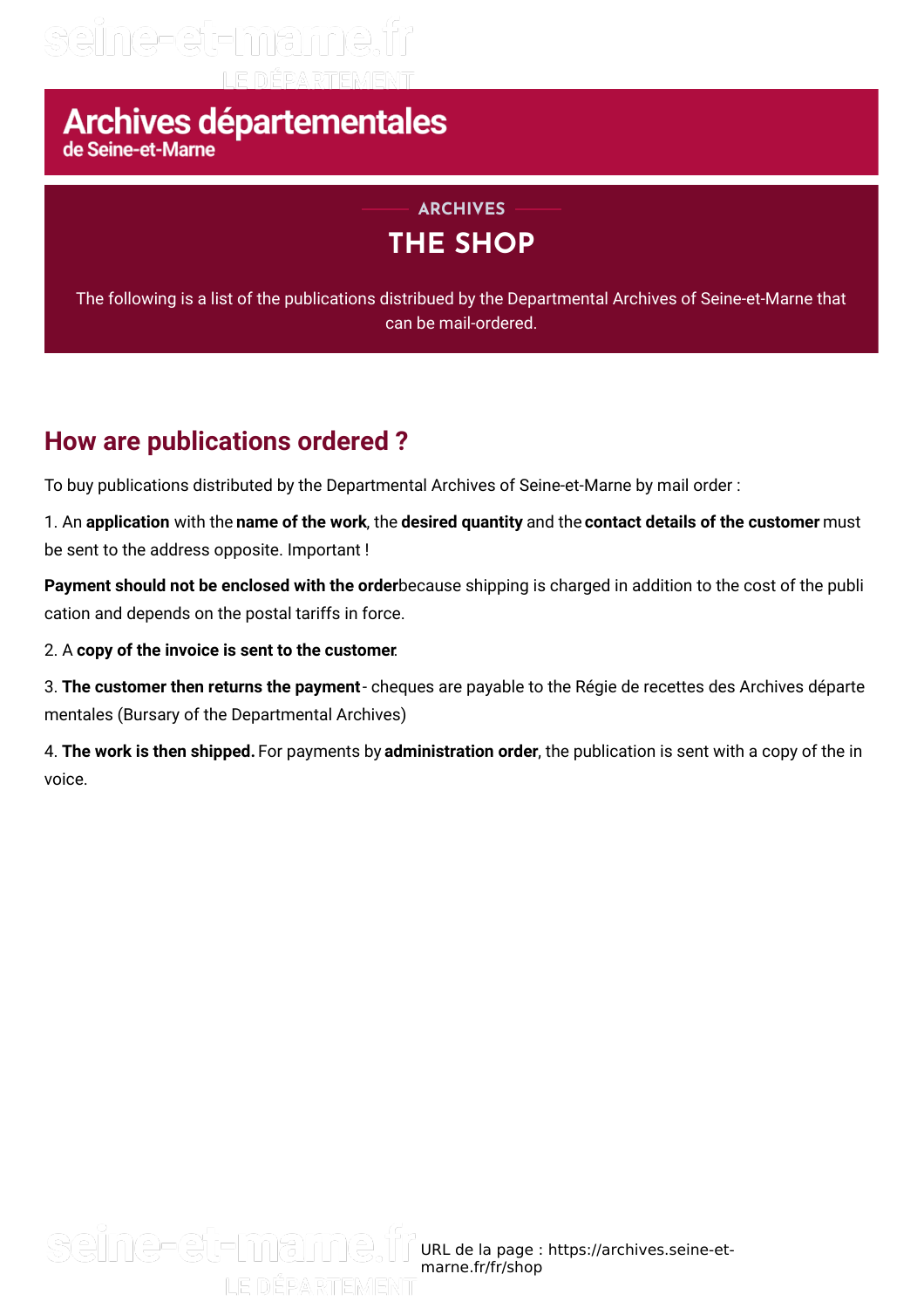



**Address for orders**

**Conseil général de Seine-et-Marne Direction des Archives départementales À l'attention de Annabel Cled ière**

**Hôtel du Département**

**CS 50377**

**77010 Melun cedex**

**Fax : 01 64 87 37 10**

**Email : [archives@cg77.fr](mailto:archives@cg77.fr)**

### **Les ouvrages en vente**



**Objets d'art… Quelle histoire ! 15 années d'études et de restaurations en Seine-et-Marne (1995-2010)**

**Authors :** Directorate of Departmental Archives, Heritage and Museums, edited by Monique Billat.

Édition Lieux Dits, 2010, 240 pages, colour illustrations.

**Price :** 30 €

**PROMOTION :** A 30% discount on purchases of this item.

LE DÉPARTEMENT



URL de la page : https://archives.seine-et marne.fr/fr/shop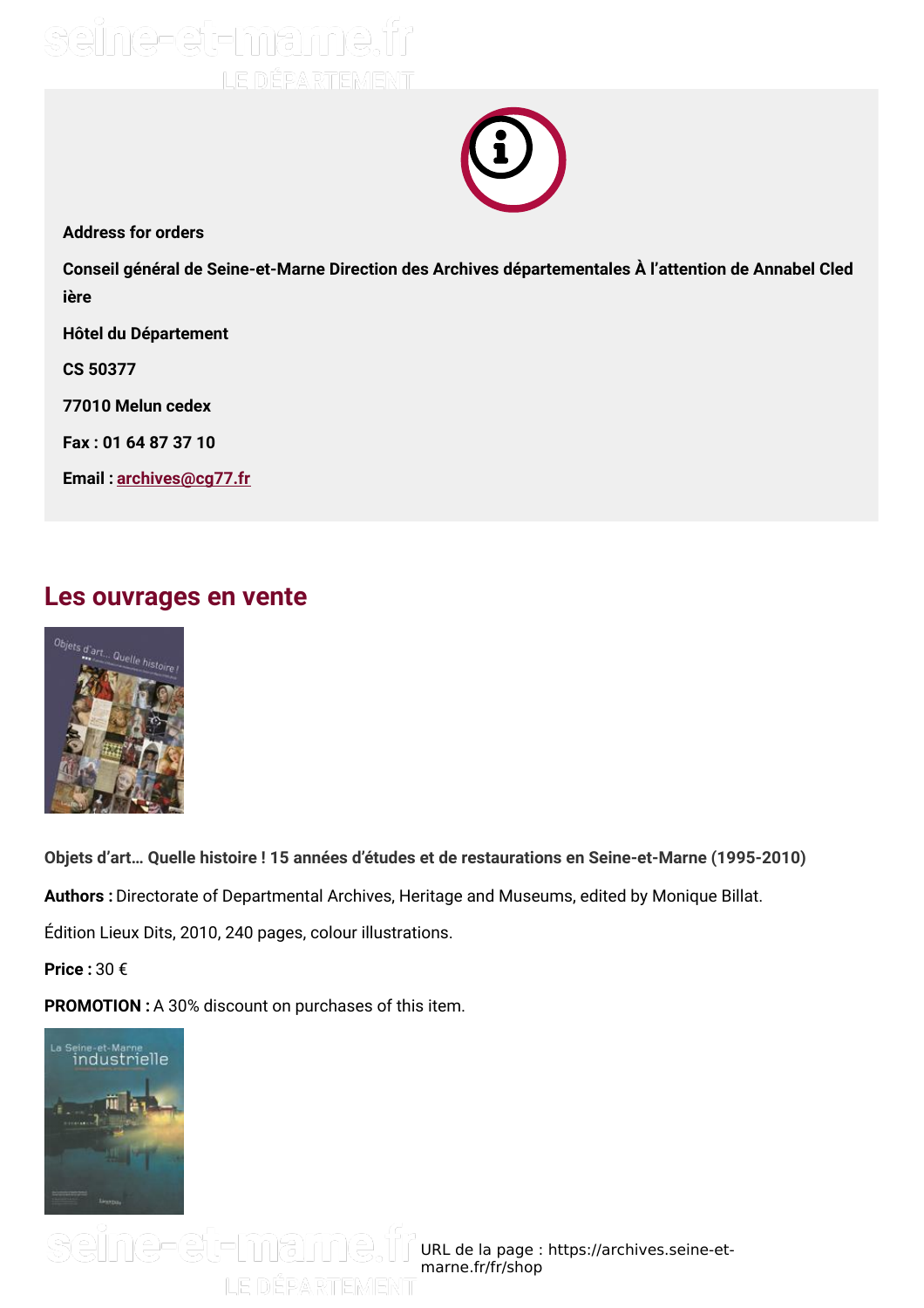### seine-et-mame.fr

LE DIEPARTIEMIENT **La Seine-et-Marne industrielle / Innovations, talents, archives inédites**

**Authors :** Directorate of Departmental Archives, Heritage and Museums, edited by Isabelle Rambaud. Prefaces by Denis Woronoff and Anne-Françoise Garçon.

Édition Lieux Dits, 2010, 336 pages, colour illustrations.

**Price :** 30 €

**PROMOTION :** A 30% discount on purchases of this item.

#### **La manufacture de papiers peints Leroy**

**Authors :** Virginie Lacour, Véronique de La Hougue and Yves Bayard. Somogy

ditions d'art, 2009, 72 pages, colour illustrations.

#### **Price :** 9 €



**Églises rurales en Seine-et-Marne**

#### **Dossier pédagogique "Découvrir son patrimoine"**

Authors : Directorate of Departmental Archives, Heritage and Museums, edited by Catherine Monnet and Odile L assère. Director of publication: Isabelle Rambaud.

Published by the General Council of Seine-et-Marne, 2009, 51 pages, 13 sheets and one CD-ROM, colour illustrations.

**Price :** 15 €



#### **AGches de guerre (1914-1918), collection Bernard Taboureau**

**Authors :** Bernard Taboureau Collection, Mathilde Warin, Nicole Morin-David, edited by Cécile Fabris. Director of publication: Isabelle Rambaud. Preface by Vincent Eblé, presentation by Jean-Louis Boisanté, introduction by Is

seïne-et-mame.t URL de la page : https://archives.seine-et marne.fr/fr/shopLE DÉPARTEMENT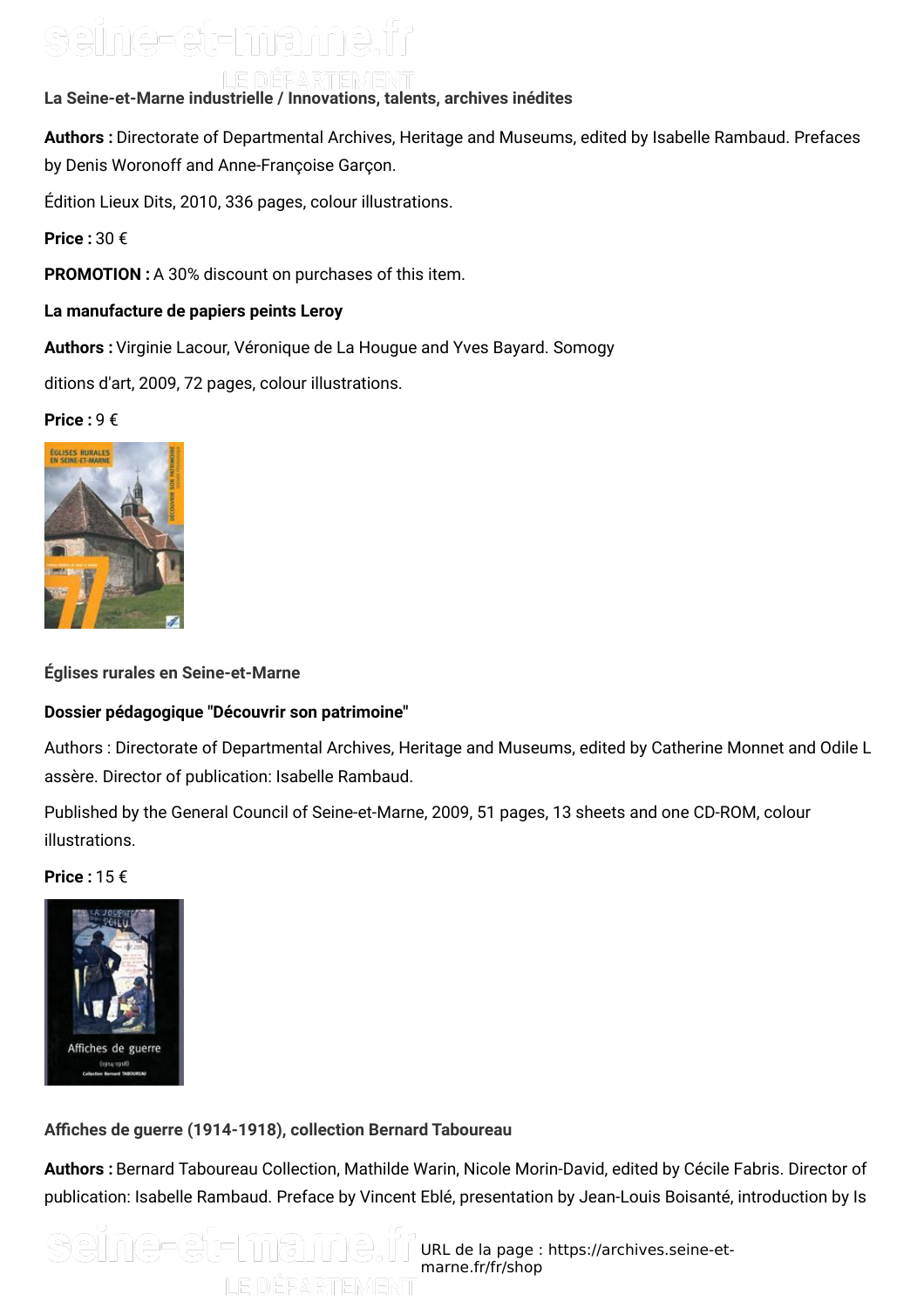### seine-et-mame.fr

LE DÉPARTEMENT

abelle Rambaud. General Council of Seine-et-Marne, 2006, 113 sheets and 1 booklet (23 pages).

**Price :** 15 €



**AGches de guerre (1939-1945), collection Bernard Taboureau**

**Authors :** Bernard Taboureau Collection, Mathilde Warin, Nicole Morin-David, edited by Cécile Fabris. Director of publication: Isabelle Rambaud. Preface by Vincent Eblé, presentation by Jean-Louis Boisanté, introduction by Is abelle Rambaud.

**Price :** 20 €



#### **PACK : War Posters (1914-1918) and War Posters (1939-1945)**

**Price :** 30 € (reduced from 35 €)



**Le temps des jardins**

#### **Catalogue of the "Seine-et-Marne, gardens" exhibition at Fontainebleau 12 June to 13 September, 1992**

**Authors :** Work designed and coordinated by Florence Collette and Denise Péricard-Meah, edited by Jean-Jacqu es Hyest, Anne-Marie Schaffner and Martine Cornède.

Impression moderne du Lion, 1992, 557 pages. Colours illustrations.

**Price :** 20 €